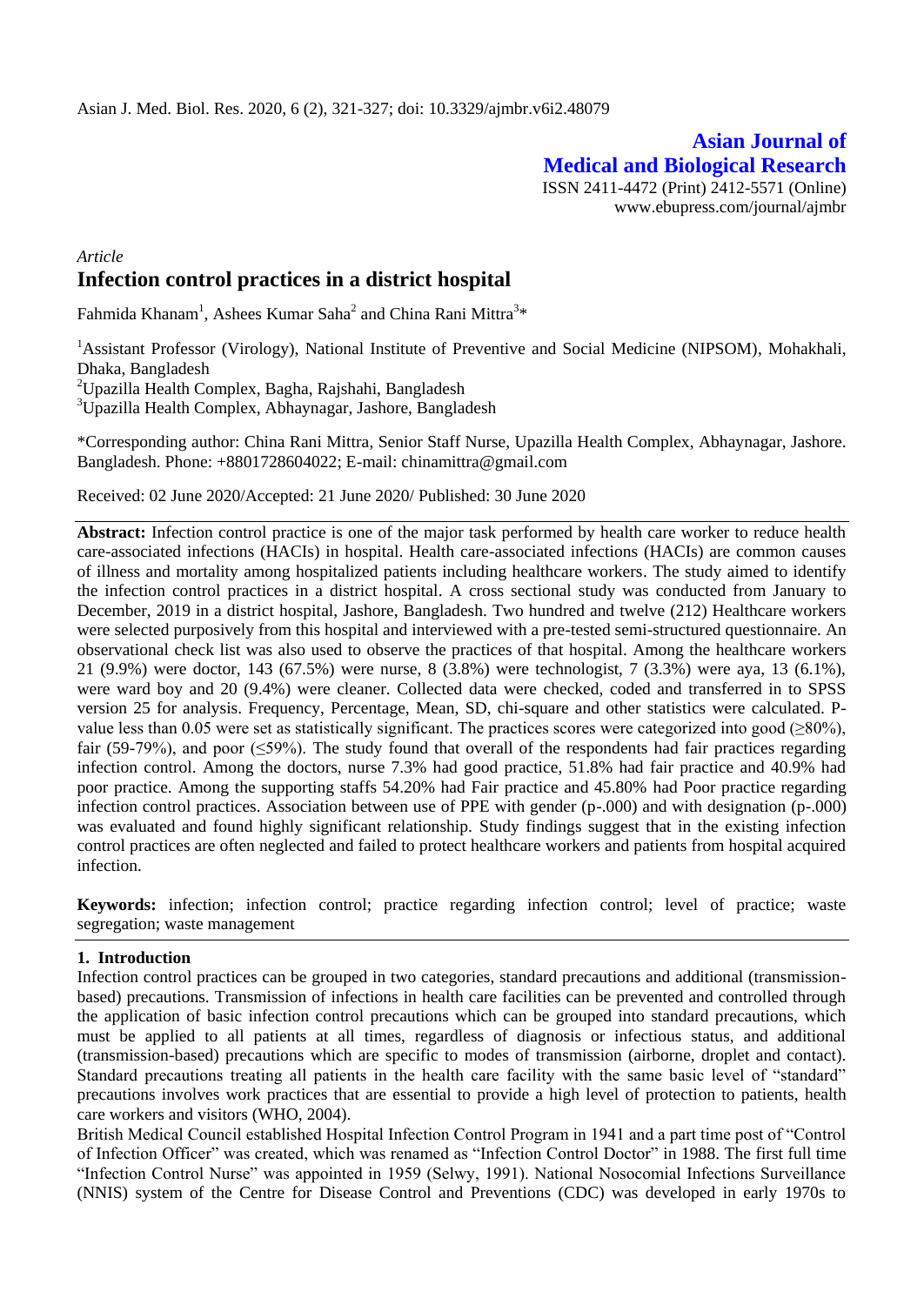monitor the incidence of Hospital Acquired Infection, the risk factors and causative organisms (Emori *et al*., 1991).

According to World Health Organization (WHO), of every 100 hospitalized patients, 10 in developing countries and 7 in developed countries will acquire at least one HAI (WHO, 2016). In US and Europe the point prevalence of patients with at least one HAI in acute care hospitals has reached 6%, prevalence (19.5%) was highest among patients admitted to intensive care units (ICU) (Suetens *et al*., 2013). By contrast in developing countries, the problem is three times higher when compared to the incidence observed in adult intensive care units in the US (Allegranzi *et al*., 2011).

In Bangladesh there are a few studies of infection control in hospital settings. One of the few, a study by (Faruquzzaman, 2011) of the surgical ward at Dhaka Medical College, revealed that 30% of the study patients had suffered a nosocomial infection. Among them, 38.7% were wound infections, 26.6% were urinary tract infections, 19.2% were acute respiratory tract infections, and 12.5% were acute gastrointestinal infections. Another significant finding of this study was that there was a strong positive association between the frequency of nosocomial infections and the number of visitors per patient per day. Shamsuzzaman (2015) suggested that hand hygiene as a strategic action for infection control in hospitals must be part of the organizational culture of hospitals.

Medical records of 8,769 in patients of a private hospital in Dhaka, Bangladesh, in 2014 indicated a nosocomial infection rate of 2.29%, with respiratory tract infection accounting for the highest proportion of infections (63%) and skin & soft tissue infections the lowest (2% of infections) (Begum *et al*., 2017).

Hasan (2010) describes in an editorial that, within the health system of Bangladesh, infection control is not a well-recognized discipline. Some private hospitals in Dhaka have initiated basic infection control measures, but the overwhelming majority of both government and private hospitals are not even aware of the existence of such measures.

Infection prevention plays a key role in preventing and reducing the rate of healthcare associated infection (HAIs). HAIs, are the most frequent adverse event in healthcare worldwide can occur as a part of an endemic or epidemic situation and affect the quality of care of hundreds of millions of patients every year in both developed and developing countries (Allegranzi *et al* 2011; Allegranzi *et al*., 2007). According to the Centers for Disease Control and Prevention (CDC), HAIs defined as infections localized or systemic condition resulting from adverse reaction to the presence of infectious agent or its toxins acquired from health care settings that was not incubating or symptomatic at the time of admission to the healthcare facility [Horan *et al*., 2008]. These infections are a major public health concern and a threat to patient safety, contributing to increased morbidity, mortality, and cost (Allegranzi *et al*., 2007). Based on the available evidence, the overall impact of HAIs implies prolonged hospital stay, long-term disability, increased resistance of microorganisms to antimicrobials, high costs for patients and their family, and unnecessary deaths (Kennedy *et al*., 2013; Green *et al*., 2015). In addition, it places a significant massive additional economic burden on the health care system (Plowman *et al*., 2001).

Therefore, it was important to explore and identify the Infection Control Practices in a District Hospital at 250 bed General Hospital, Jashore in Bangladesh.

# **2. Materials and Methods**

# **2.1. Ethical consideration**

A permission letter was taken from superintendent of District Hospital, Jashore. The researcher communicated with the deputy-superintendent to select the eligible subjects to participate and informed the subjects about the objectives and the procedure of this study. Participation was voluntary and anonymity was guaranteed. Based on returning and completing the questionnaire by 212 doctor's nurses' and supporting staffs was considered as eligible subjects who signed written informed consent form and completed questionnaire in this study. Subjects could be withdrawn at any time without any reason.

# **2.2. Research design**

A cross-sectional study was carried out for this investigation.

# **2.3. Study setting**

The study was conducted in 250 Bedded General Hospital, Jashore and it`s a Governmental District Hospital.

# **2.4. Study period**

Total study period was 1 (one) year from  $1<sup>st</sup>$  January to  $31<sup>st</sup>$  December 2019.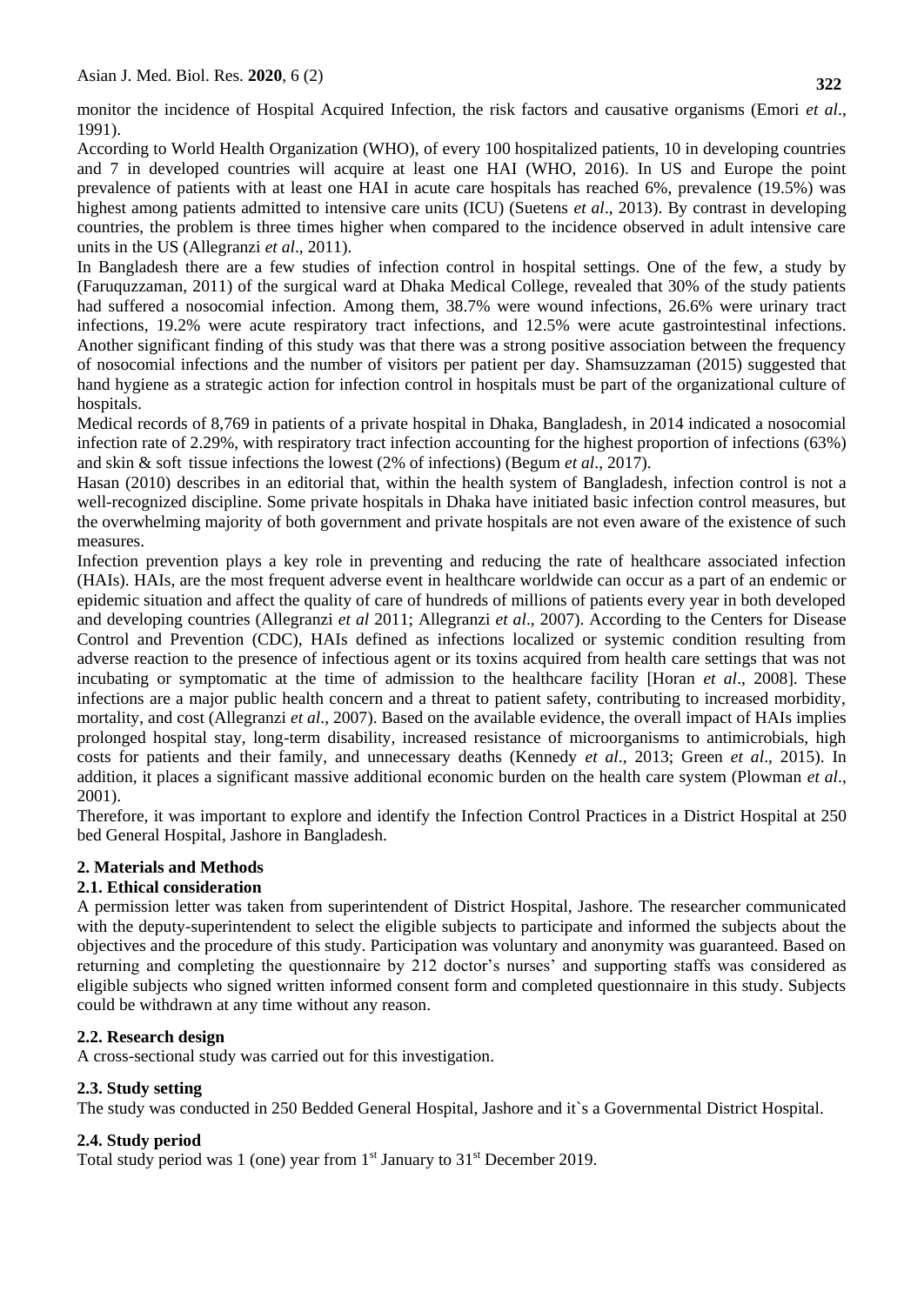## **2.5. Study sample**

Healthcare workers of the selected hospital was the study population including Doctors, Nurses and supporting staffs who give direct care to the patient.

## **2.6. Sampling technique**

Purposive sampling technique was used.

## **2.7. Inclusion criteria**

Working as a full time doctors, nurses' and supporting staffs in (250 bedded General Hospital, Jashore) and having roles and responsibilities connected with direct patient care.

## **2.8. Tool of the study**

Semi-structured interviewer administration questionnaire and an observational check list was developed by using selected variables according to objectives. The questionnaire was divided into 5 sections including 1) Doctors and Nurses' Demographic Questionnaire, 2) Doctors and Nurses' Practices Regarding Infection Control Practices Questionnaire, 3) supporting staffs Demographic Questionnaire, 4. Supporting staffs Practices Regarding Infection Control Practices Questionnaire, 5) Observational check list. The subjects were asked to choose correct answer. 1(One) point was given to a correct answer while 0 was given to an incorrect answer. Question 7 to 34 was developed for Doctor's and Nurse's practices so we give point for 1 to 34 serial number of question and no point was given for organizational question. The total score ranged from 0-34 and it was then converted into percentage. The practice scores were categorized into good  $(\geq 80\%)$ , fair (59-79%), and poor  $(59\%).$ 

#### **3. Results and Discussion**

A descriptive cross-sectional study was carried out among 212 health care workers including Doctors, Nurses and supportive staffs who are directly related to patient care working in 250 bedded General Hospital, Jashore. The demographic characteristics of the respondents are shown in Table 1.

| <b>Demographic characteristics</b> | <b>Frequency</b>  | Percentage |
|------------------------------------|-------------------|------------|
| <b>Designation</b>                 |                   |            |
| Doctor                             | 21                | 9.9%       |
| Nurse                              | 143               | 67.5%      |
| Technologist                       | $\bf 8$           | 3.8%       |
| Aya                                | $\overline{7}$    | 3.3%       |
| Ward boy                           | 13                | 6.1%       |
| Cleaner                            | 20                | 9.4%       |
| Total                              | 212               | 100%       |
| Age                                |                   |            |
| $25 - 35$ years                    | 53                | 25.0%      |
| $36 - 45$ years                    | 105               | 49.5%      |
| $46 - 55$ years                    | 54                | 25.5%      |
| Mean±SD                            | $41.04 \pm 7.006$ |            |
| Gender                             |                   |            |
| Male                               | 45                | 21.20%     |
| Female                             | 167               | 78.80%     |
| <b>Religion</b>                    |                   |            |
| Muslim                             | 169               | 79.7%      |
| Hindu                              | 40                | 18.9%      |
| Christian                          | 3                 | 1.4%       |
| <b>Educational qualification</b>   |                   |            |
| <b>MBBS</b>                        | 21                | 9.9%       |
| Post-Graduation                    | 19                | 9.0%       |
| <b>BSc</b> nursing                 | 9                 | 4.2%       |
| Nursing diploma                    | 115               | 54.2%      |
| Graduation                         | 3                 | 1.4%       |
| <b>HSC</b>                         | 10                | 4.7%       |
| <b>SSC</b>                         | 4                 | 1.9%       |

#### **Table 1. Demographic characteristics of respondents by Frequency and percentage (n=212).**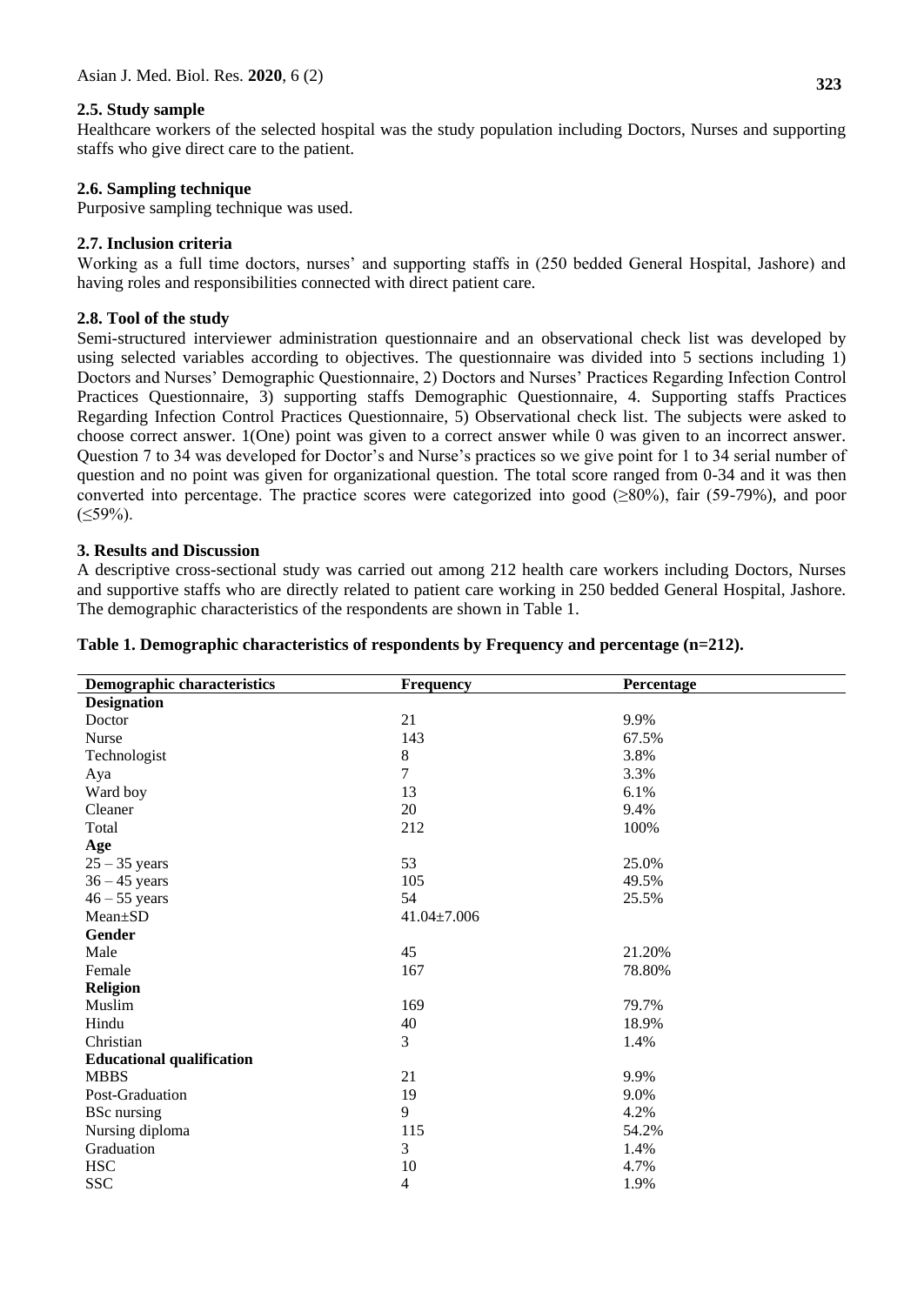Asian J. Med. Biol. Res. **2020**, 6 (2)

| Primary education        | 31  | 14.6%  |
|--------------------------|-----|--------|
| <b>Length of service</b> |     |        |
| $1 - 10$ years           | 104 | 49.50% |
| $11 - 20$ years          | 58  | 26.90% |
| Above 20 years           | 50  | 23.26% |

Table 1 has shown the demographic characteristics of the respondents ( $n = 212$ ). 9.9% were Doctor, 67.5% Nurse, 3.8% Technologist, 3.3% Aya, 6.1% word boy and 9.4% were cleaner. From the respondents 49.5% were from  $36 - 45$  years age group. Rest of them  $25.0\%$  from  $25 - 35$  years and  $25.5\%$  from  $46 - 55$  years. The mean age of the respondents were  $41.04 \ (\pm 7.006)$  years. Majority of the respondents 78.80% were female and rest of them 21.20% were male. Among the respondents 79.7% were Muslim, 18.9% Hinduism, 1.4% Christian. Educational qualification of the respondents were 54.2% diploma in nursing. Among them 9.9% had educational level up to MBBS and rest of them educational level up to 9.0% had post-Graduation, 4.2% BSc in nursing, 1.4% Graduation, 4.7% HSC, 1.9% SSC, 14.6% Primary education and almost half of respondents 49.50% had length of service within 1 - 10 years, 26.90% had from 11-20 years and rest of them 23.60 & respondents had 20 years above.

Doctors and nurses practices regarding infection control in district hospital, Jashore (out of 212 respondents, doctor and nurse were 164) are shown in Tables 2, 3, 4 and Figure 1.

|  |  | Table 2. Distribution of the respondents by practices of hand hygiene (n=164). |  |
|--|--|--------------------------------------------------------------------------------|--|
|  |  |                                                                                |  |

| <b>Practices of hand washing</b>                  | <b>Correct practices</b> |               | <b>Incorrect practices</b> |               |
|---------------------------------------------------|--------------------------|---------------|----------------------------|---------------|
|                                                   |                          | $\frac{0}{0}$ |                            | $\frac{0}{0}$ |
| Maintain hand hygiene                             | 157                      | 95.7%         |                            | 4.3%          |
| Wash hands in the six-step hand washing technique | 92                       | 56.1%         | $72^{\circ}$               | 43.9%         |
| Mandatory moment of hand washing                  | 103                      | 62.8%         | -61                        | 37.2%         |
| How usually wash hands while on duty              | 94                       | 57.3%         | 70                         | 42.7%         |

Table 2 shows 95.7% respondents maintain hand hygiene, 56.1% respondents wash hands in the six-step hand washing technique, 62.8% respondents wash hands on the mandatory moment and 57.3% usually wash hands with soap and water while on duty.



#### **Figure 1. Distribution of the respondents (Doctors and Nurses) according to practice level regarding infection control (N= 164).**

Figure 1 shows that 51.8% doctors and nurses scored fair practice, 40.9% doctors and nurses scored poor practice and 7.3% doctors and nurses scored good practice regarding infection control. Overall Doctors and Nurses practices regarding infection control were at the fair level. Where, Mean 21.90 (SD±4.29) with minimum score 11 and maximum score 30 respectively.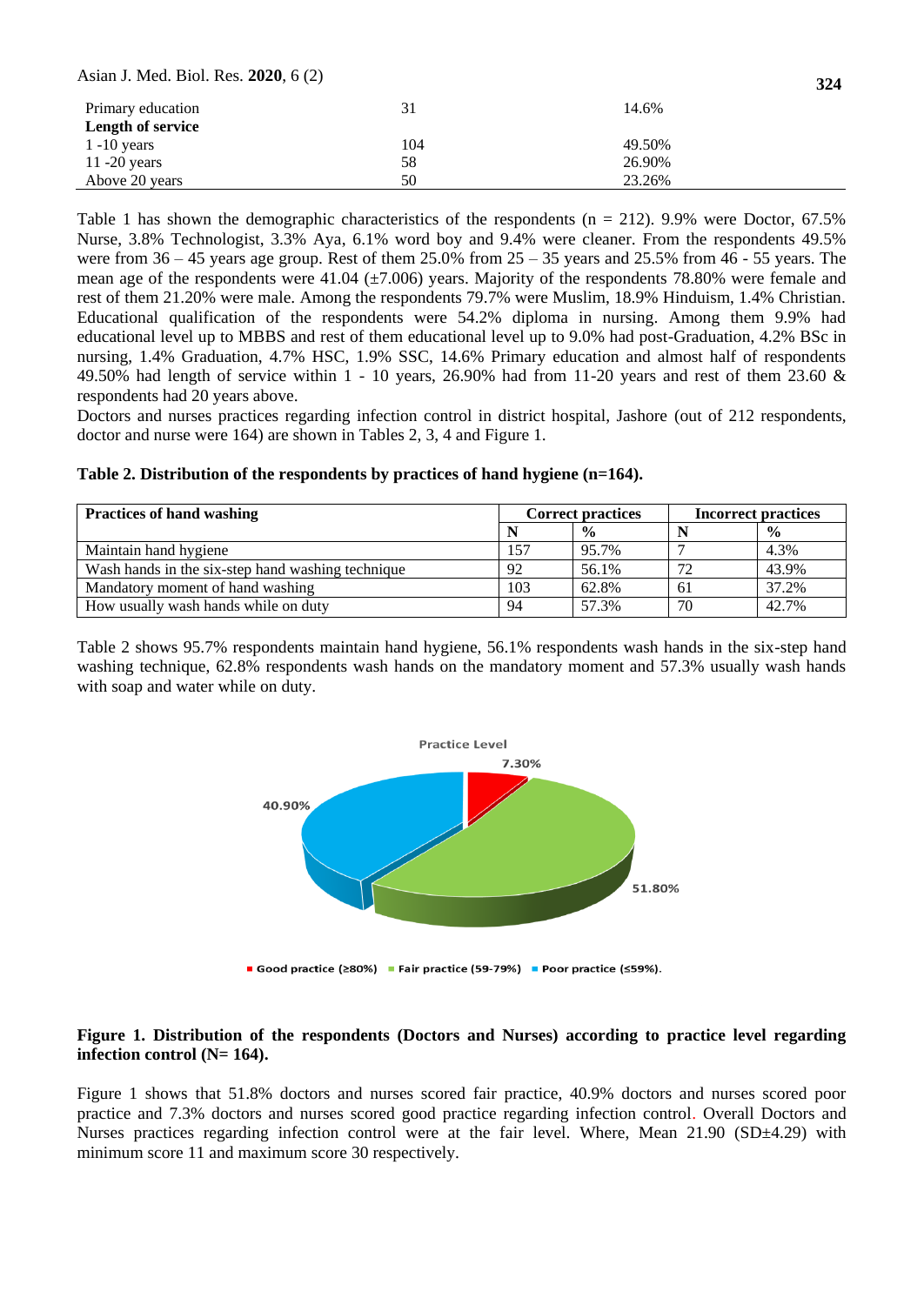| Gender | <b>PPE</b> use          |                           | $\chi$ 2,df | <b>P-value</b> |
|--------|-------------------------|---------------------------|-------------|----------------|
|        | <b>Correct practice</b> | <b>Incorrect practice</b> |             |                |
| Male   | 11                      |                           |             |                |
|        | 61.1%                   | 38.9%                     |             |                |
| Female | 27                      | 119                       | 16.349,1    | .000           |
|        | 18.5%                   | 81.5%                     |             |                |
| Total  | 38                      | 126                       |             |                |

# **Table 3. Association between gender and PPE use (n=164).**

## **Table 4. Association between designation and PPE use (n=164).**

| <b>Designation</b> | <b>PPE</b> use          |                           | $\chi$ 2,df | <b>P-value</b> |
|--------------------|-------------------------|---------------------------|-------------|----------------|
|                    | <b>Correct practice</b> | <b>Incorrect practice</b> |             |                |
| Doctor             | 14                      |                           |             |                |
|                    | 36.8%                   | 5.6%                      | 25.595,1    | .000           |
| Nurse              | 24                      | 119                       |             |                |
|                    | 63.2%                   | 94.4%                     |             |                |
| Total              | 38                      | 126                       |             |                |

Table 3 shows that there was an association between the gender and PPE (Personal Protective Equipment) use of the respondents were statistically highly significant ( $(\gamma \bar{2}$ =16.349, df=1, p .000). Here, male were more likely to be correctly use of PPE than female and table 4 shows that there was an association between designation and PPE (Personal Protective Equipment) use of the respondents were statistically highly significant ( $(\gamma$ 2=25.595, df=1, p .000). So nurse were more likely to be correctly use of PPE than doctor.

Supporting staffs practices regarding infection control in district hospital, Jashore (out of 212 respondents, supporting staffs were 48) are shown in Tables 5, 6 and Figure 2.

# **Table 5. Distribution of the respondents (supporting staff) by answering Yes/NO question based on waste management (N=48).**

| <b>Variable</b>                                                          | Yes            |               | NO. |               |
|--------------------------------------------------------------------------|----------------|---------------|-----|---------------|
|                                                                          | N              | $\frac{0}{0}$ | N   | $\frac{0}{0}$ |
| Making presence of waste with separate color coded bin                   | 28             | 58.3%         | 20  | 41.7%         |
| Dispose off waste in separately from separate bin                        | 22             | 45.8%         | 26  | 54.2%         |
| Know the method of storage hazardous waste                               | 23             | 47.9%         | 25  | 52.1%         |
| Know color containers are need for waste segregation                     | 43             | 89.6%         | 5   | 10.4%         |
| Have available supply of separate color coded bag or container for waste | $\overline{4}$ | 8.3%          | 44  | 91.7%         |
| collection                                                               |                |               |     |               |
| Specific time for waste transportation                                   | 43             | 89.6%         | 5   | 10.4%         |
| Specific trolley for waste transportation                                | 0 <sup>0</sup> | 00%           | 48  | 100%          |
| Specific door for waste transportation                                   | 0 <sup>0</sup> | 00%           | 48  | 100%          |
| Aware of Hospital waste management rules                                 | 48             | 100%          | 00  | 00%           |

In Table 5, more than half of the respondents 58.3% making presence of waste with separate color coded bin, 45.8% respondents dispose of waste in separately from separate bin, 47.9% respondents know the method of storage hazardous waste, 89.6% respondents know that color containers are need for waste segregation, 8.3% respondents mentioned that have available supply of separate color coded bag or container for waste collection, 89.6% respondents mentioned that had specific time for waste transportation and 100% mentioned that there had no specific trolley and door for waste transportation and 100% respondents aware of hospital waste management rules.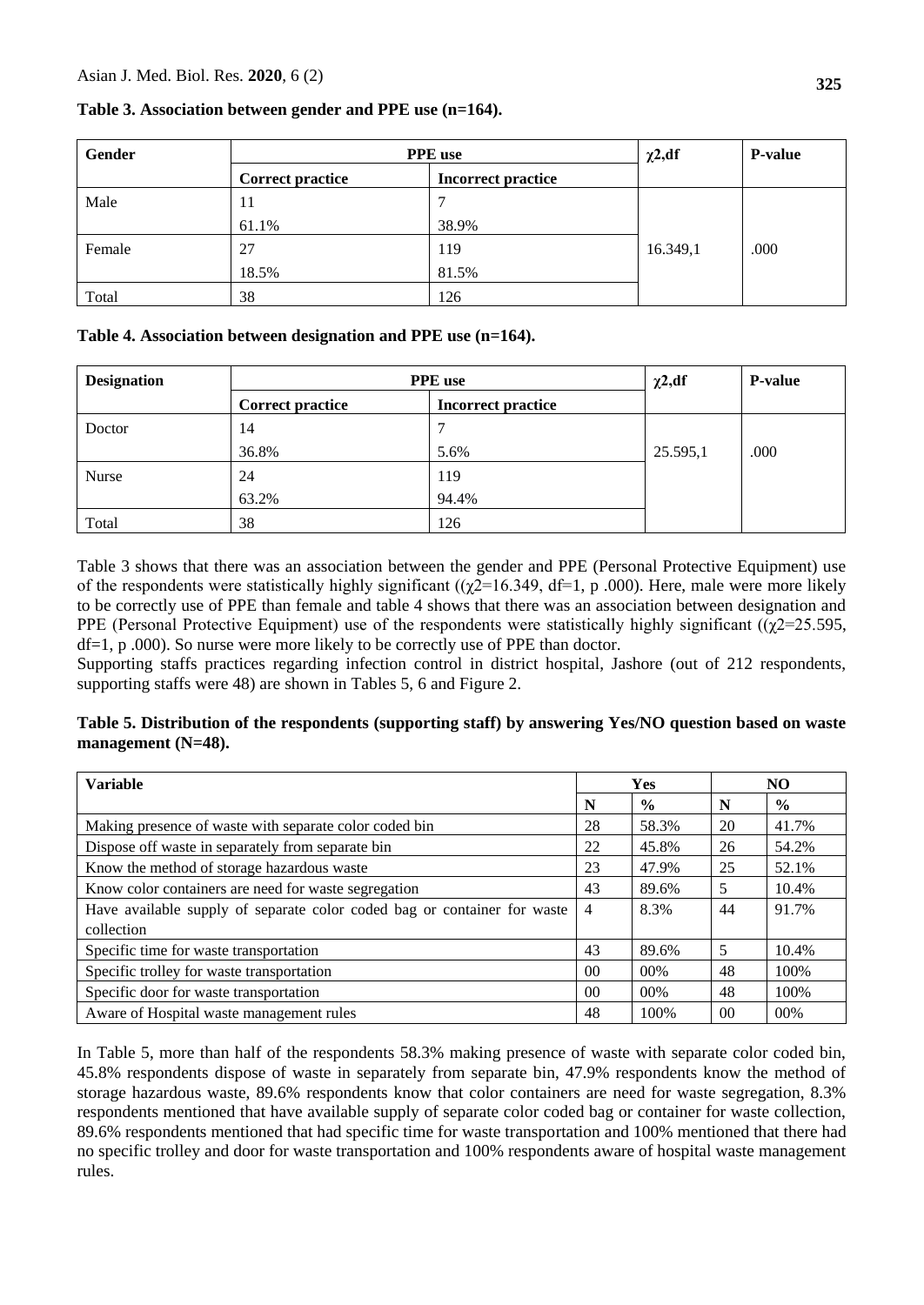**Table 6. Distribution of the respondents (supporting staff) by answering Yes/NO question based on sharp injury regarding infection control practices (N=48).**

| <b>Variable</b>                                       | Yes |               |    | NO            |
|-------------------------------------------------------|-----|---------------|----|---------------|
|                                                       |     | $\frac{0}{0}$ |    | $\frac{0}{0}$ |
| Injured with sharp object                             | 46  | 95.8%         |    | 4.2%          |
| Reported to Supervisor after injury                   |     | 4.2%          | 46 | 95.8%         |
| Cover broken skin before work                         | 46  | 95.8%         |    | 4.2%          |
| Taking post exposure prophylaxis after injury         |     | 4.2%          | 46 | 95.8%         |
| Vaccination against infectious diseases (hepatitis-B) |     | 12.5%         | 42 | 87.5%         |

In Table 6, among respondent 95.8% injured with sharp object, 4.2% reported to supervisor after injury, 95.8% cover broken skin before work, 4.2% taking post exposure prophylaxis after injury and 12.5% vaccinated against infectious diseases (hepatitis-B).



## **Figure 2. Distribution of the respondents (supporting staffs) according to practice level on infection control (N= 48).**

Figure 2 shows, 54.20% supporting staffs practices level were fair, 45.80% supporting staffs practices level were poor and 0.0% supporting staffs had good levels of practices regarding infection control. Overall Supporting Staffs practice regarding Infection Control were at the fair level (Mean=  $17.46$ , SD $\pm$ 2.44) with minimum scores and maximum scores 13 (48.14%) and 21 (77.77%), respectively.

#### **4. Conclusions and Recommendations**

Study findings suggest that in the existing infection control practices are often neglected and failed to protect healthcare workers and patients from hospital acquired infection. Hospital acquired infection is commonest complication seen in any hospitalized patient and healthcare professionals are constantly exposed to microorganisms.

There should be implementation of infection control policy in all hospitals at Bangladesh.

- i. There should be an effective infection control team in the hospital.
- ii. All healthcare workers should be protected from vaccine preventable infectious diseases.
- iii. The PPEs should be made available by the authorities of the health facilities.
- iv. Above all, healthcare workers should receive periodic training on infection control, with a view to improving overall safety of patients and healthcare providers.

# **Conflict of interest**

None to declare.

# **References**

- Allegranzi B, S Bagheri, C Combescure, W Graafmans, H Attar, L Donaldson and D Pittet, 2011. Burden of endemic health care-associated infection in developing countries: systematic review and meta-analysis. Lancet, 377: 228–241.
- Allegranzi B, J Storr, G Dziekan, A Leotsakos, L Donaldson and D Pittet, 2007. The first global patient safety challenge "clean care is safer care": from launch to current progress and achievements. J. Hosp. Infect., 65: 115–123.